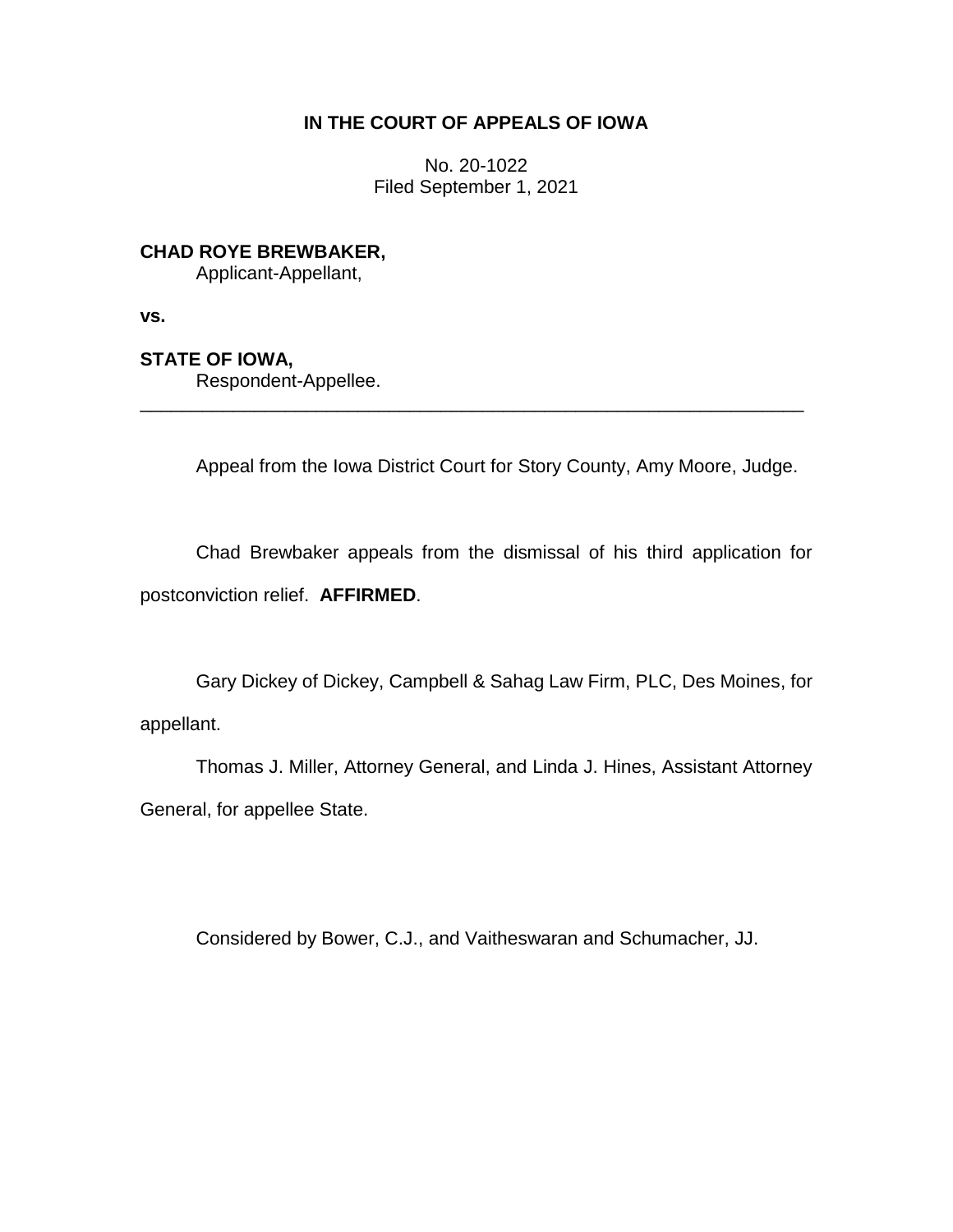### **PER CURIAM.**

Chad Brewbaker appeals from the dismissal of his third application for postconviction relief (PCR). A letter Brewbaker sent to the court in October 2010 should not be construed as a PCR application. Furthermore, even if Brewbaker intended for the letter to be considered a PCR application, there is no reason the court's failure to treat the letter as such could not have been raised within three years after procedendo was issued in his criminal case. Additionally, Brewbaker's current PCR application does not come within the relation-back doctrine found in *Allison v. State*, 914 N.W.2d 866, 891 (Iowa 2018). We affirm the district court's denial of his third PCR application.

#### **I. Background Facts and Procedural History**

On October 27, 2009, following a jury trial in district associate court, Brewbaker was found guilty of harassment in the third degree, in violation of Iowa Code section 708.7(4) (2009), a simple misdemeanor. On November 4, Brewbaker filed a pro se motion for new trial. The court did not take action on the motion because Brewbaker was represented by counsel. Brewbaker was sentenced to thirty days in jail, the sentence was suspended, and he was placed on probation. A no-contact order was entered prohibiting Brewbaker from having contact with the victim of the offense.

On December 3, Brewbaker appealed his conviction to the district court. The district court entered a ruling on July 16, 2010, affirming Brewbaker's

2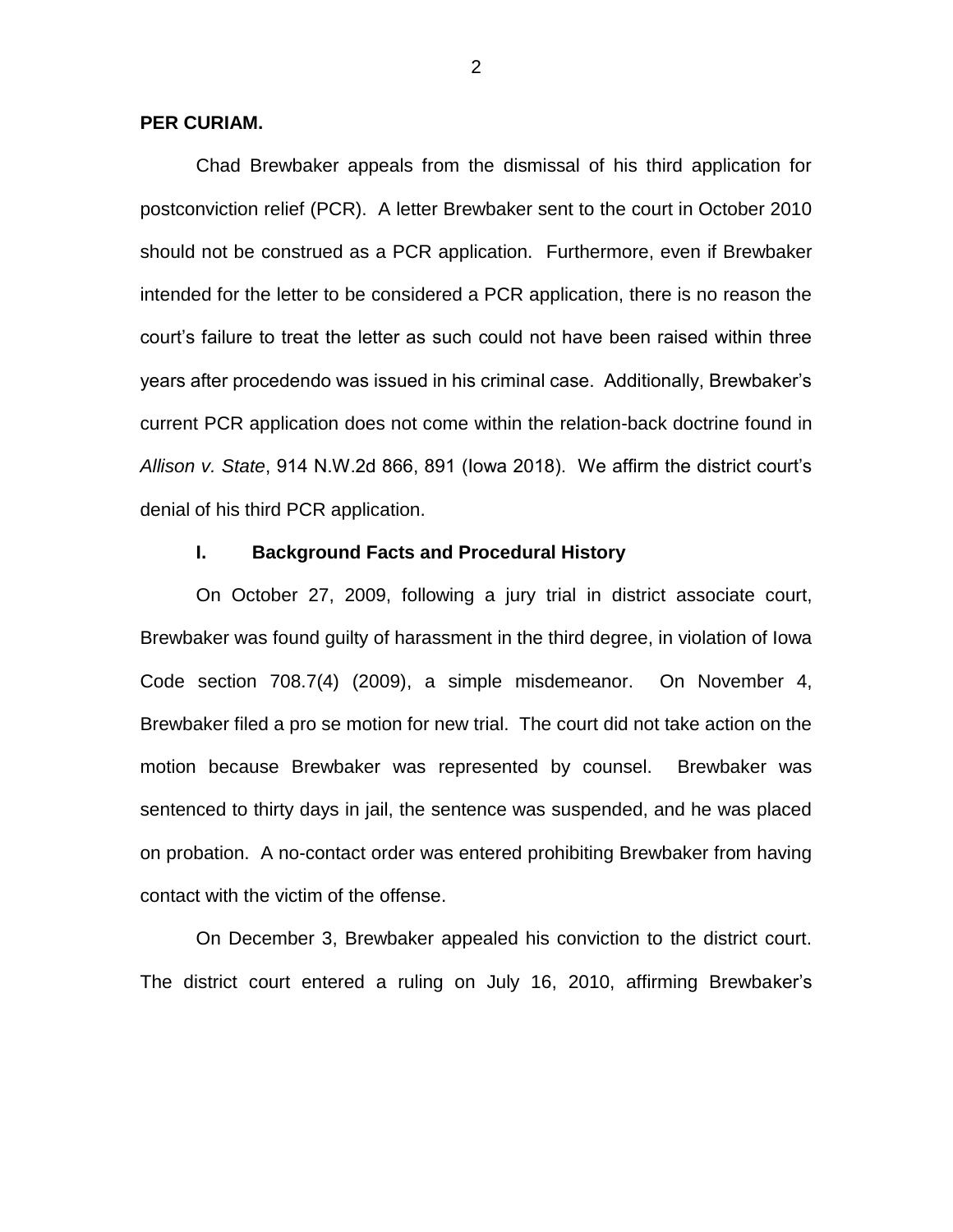conviction for third-degree harassment. On August 12, 2010, Brewbaker appealed the ruling of the district court.<sup>1</sup>

While his appeal to the Iowa Supreme Court was pending, on October 1, 2010, Brewbaker wrote a letter to the district court requesting the court vacate his judgment. This letter noted Brewbaker's pending application for discretionary review before the Iowa Supreme Court.

On October 12, he sent another letter, stating, "I would like to amend my previous letter regarding [the third-degree harassment charge] as it was taken to be a formal request for postconviction relief on ICIS."<sup>2</sup> Brewbaker asked the district court to reconsider the no-contact order. The court noted the pending application for discretionary review and stated the only issue it could consider was the request to lift the no-contact order. On November 9, the court denied the request to lift the no-contact order.

On November 10, Brewbaker sent a letter to the district court asking for a hearing on the issue of whether the no-contact order should be extended. He sent another pro se letter on November 12, asking to have an attorney appointed "to handle this matter." On November 15, the court stated it would not take action on Brewbaker's correspondence.<sup>3</sup>

 $\overline{a}$ 

3

<sup>&</sup>lt;sup>1</sup> The Iowa Supreme Court determined Brewbaker could not appeal his simple misdemeanor conviction and treated the notice of appeal as a request for discretionary review. *See* Iowa R. App. P. 6.108.

<sup>&</sup>lt;sup>2</sup> ICIS refers to the Iowa Court Information System, which is a reference to the court's Electronic Data Management System (EDMS).

 $3$  Despite the court's statement that it would not consider Brewbaker's pro se letters and filings, Brewbaker continued to send correspondence to the court over the course of several years.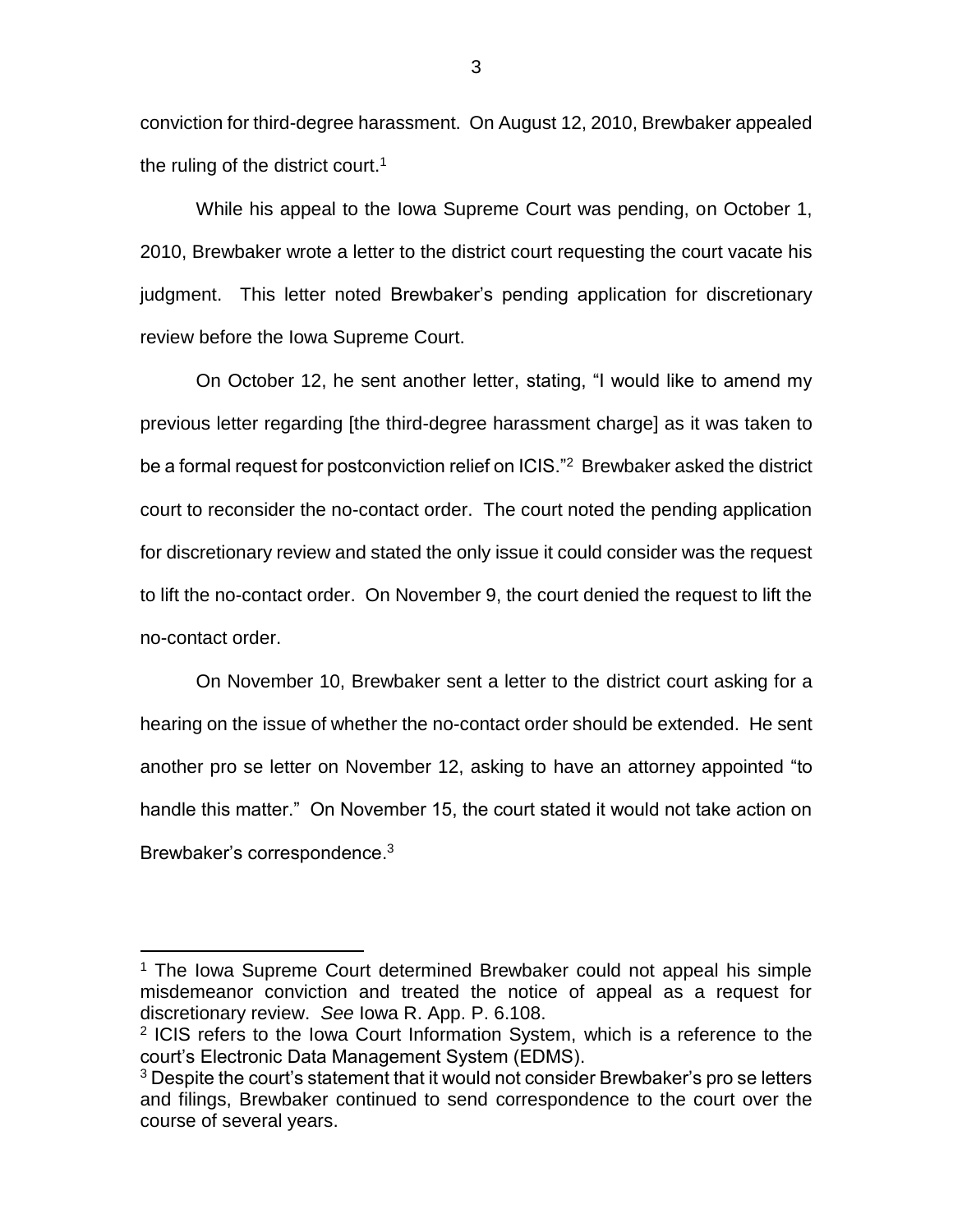The Iowa Supreme Court denied Brewbaker's application for discretionary review of his conviction for third-degree harassment. Procedendo issued on January 10, 2011.

On August 29, 2016, Brewbaker filed his first PCR application.<sup>4</sup> The State filed a motion to dismiss on the ground the application was untimely under section 822.3. After a hearing, the district court dismissed the PCR application. Brewbaker filed a motion with the Iowa Supreme Court and the court ruled, "[t]o the extent the motion was intended as a petition for writ of certiorari or as an application for interlocutory appeal, those requests are also denied." Procedendo issued on October 26, 2017.

Brewbaker filed a second PCR application on August 5, 2018. The State filed a motion to dismiss the application as untimely. The district court found the application "should be denied because it claims too much, too late, and too often." The application was dismissed because it was barred by the three-year statute of limitations in section 822.3. Brewbaker appealed the district court's decision. The Iowa Court of Appeals affirmed the denial of the second PCR application. *Brewbaker v. State*, No. 18-1641, 2020 WL 5944205, at \*2 (Iowa Ct. App. Oct. 7, 2020). Procedendo issued on December 7, 2020.

 $\overline{a}$ 

<sup>&</sup>lt;sup>4</sup> Brewbaker also challenged his suspension by the Board of Regents from participation in a graduate program at a state university for one year based on his harassment of another student, which was based on the same facts as his conviction for third-degree harassment. Brewbaker filed a petition for judicial review, and the district court affirmed the Board of Regents. He appealed the district court's decision. The Iowa Court of Appeals affirmed the district court. *Brewbaker v. State Bd. of Regents*, 843 N.W.2d 466, 475 (Iowa Ct. App. 2013).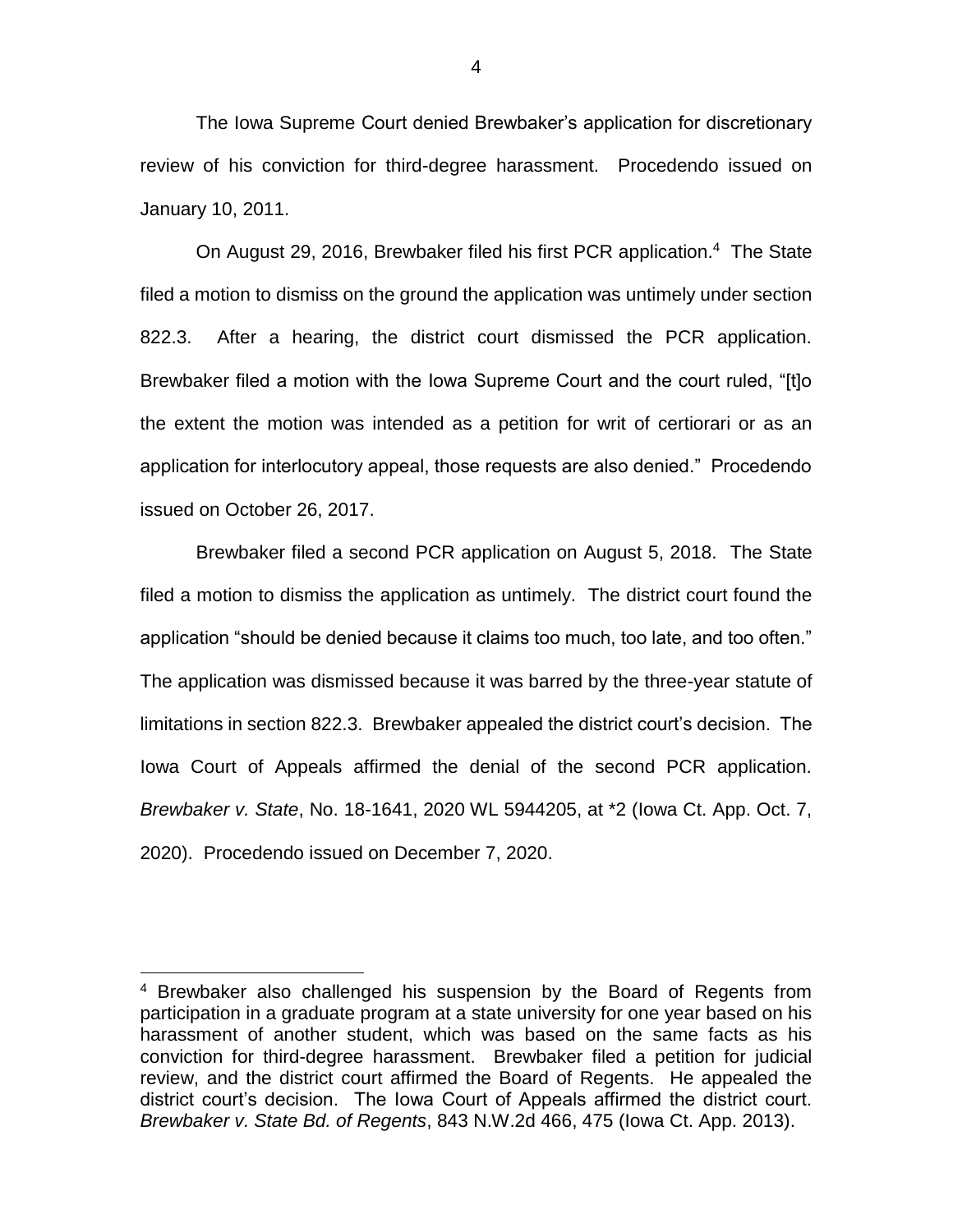While the appeal in Brewbaker's second PCR application was still pending, he filed his third, and current, PCR application on February 18, 2020. The State filed a motion to dismiss the application on the ground it was untimely. Brewbaker resisted the State's motion. The district court found many of Brewbaker's claims were adjudicated in his previous PCR actions. The court also ruled:

Further, to the extent that any of his claims have not been previously asserted and adjudicated, Applicant cannot demonstrate an exception to the statute of limitations. In order to avoid the time bar in Iowa Code § 822.3, Applicant must assert "a ground of fact or law that could not have been raised within the applicable time period." As to his claims of ineffective assistance of trial counsel, there are simply no grounds that have been raised that could not have been timely raised within the three-year time period.

Brewbaker appeals the district court's denial of his third PCR application.

### **II. Standard of Review**

"We generally review the denial of an application for [PCR] for correction of errors at law." *Sauser v. State*, 928 N.W.2d 816, 818 (Iowa 2019). "However, our review is de novo when the basis for [PCR] implicates a constitutional violation." *Linn v. State*, 929 N.W.2d 717, 729 (Iowa 2019).

#### **III. Analysis**

Brewbaker acknowledges that his PCR application was filed beyond the three-year statute of limitations in section 822.3. He claims, however, that his application comes within the exception for "a ground of fact or law that could not have been raised within the applicable time period." Iowa Code § 822.3.

**A.** Brewbaker claims his letter to the court on October 1, 2010, should have been treated as a PCR application. The letter stated, "The case is currently under application for discretionary review with the Iowa Supreme Court." He made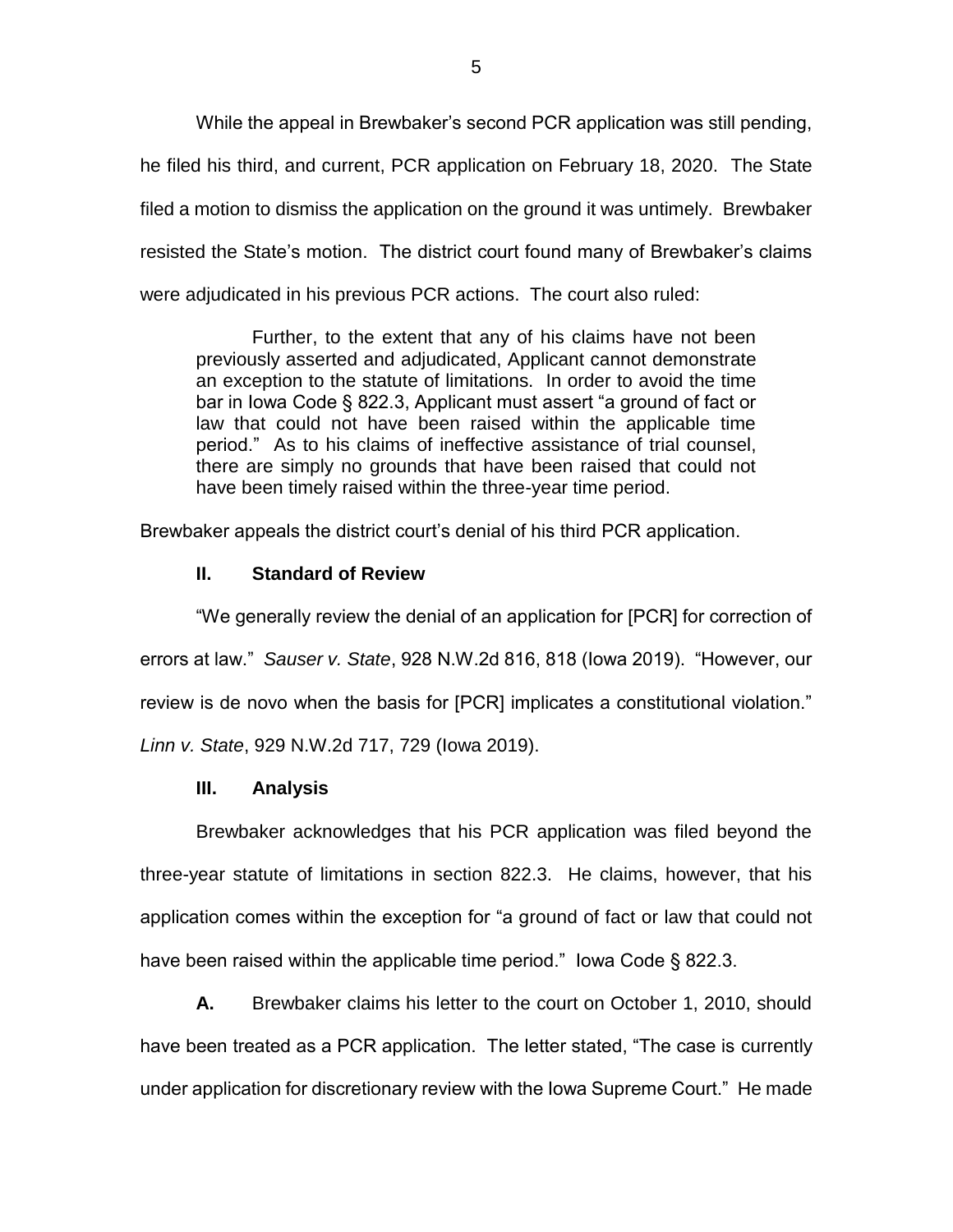a complaint about defense counsel and asked to have his conviction vacated. Brewbaker points out that on November 12 he asked to have counsel appointed "to handle this matter." He contends that the court's failure to treat his October 2010 letter as a PCR application is a relevant ground of fact or law that could not have been raised within the applicable time period.

We can determine that Brewbaker's October 1, 2010 letter should not be construed as a PCR application because on October 12, he states, "I would like to amend my previous letter regarding [the third-degree harassment charge] as it was taken to be a formal request for postconviction relief on ICIS." Thus, Brewbaker specifically stated that he did not want the October 1 letter to be considered a PCR application.<sup>5</sup> Also, his request on November 12 for "an attorney to handle this matter," refers to the requested extension of the no-contact order, as that was the only issue before the court at the time.

Furthermore, even if Brewbaker intended for the October 1 letter to be considered a PCR application, there is no reason the court's failure to treat the letter as such could not have been raised within three years after procedendo issued on January 10, 2011. On November 15, 2010, the court entered an order stating that it would not take action on the correspondence received from Brewbaker. Thus, Brewbaker was made aware at that time the October 1 letter was not considered to be a PCR application and there were no pending PCR proceedings.

 $\overline{a}$ 

6

<sup>&</sup>lt;sup>5</sup> Brewbaker's letter was filed in the criminal proceeding rather than as a separate civil action.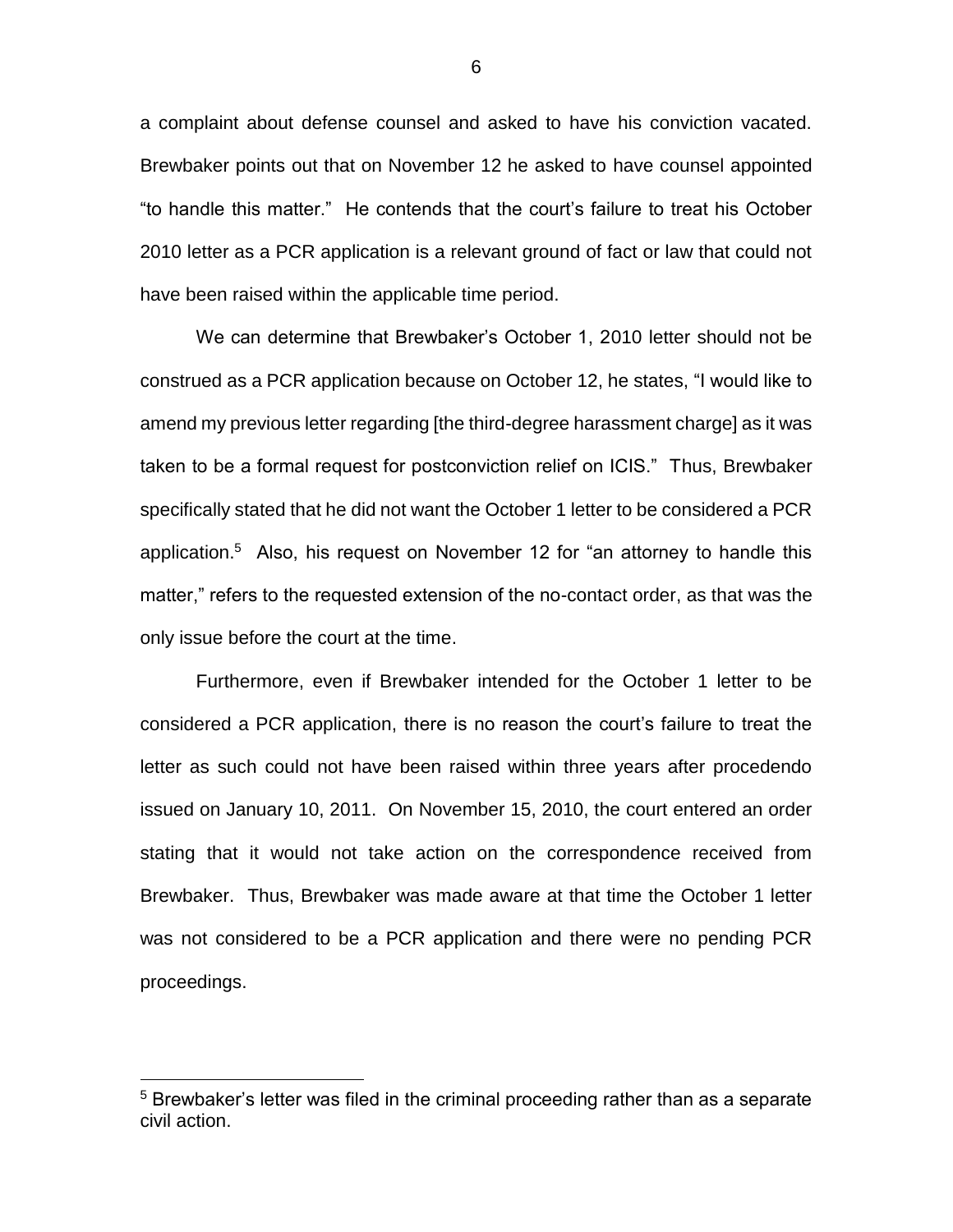**B.** Brewbaker asserts that under *Allison v. State*, his present PCR application should relate back to his claimed original, timely-filed PCR application.

914 N.W.2d at 891. The Iowa Supreme Court stated:

[W]e think the best approach is to hold that where a PCR petition alleging ineffective assistance of trial counsel has been timely filed per section 822.3 and there is a successive PCR petition alleging postconviction counsel was ineffective in presenting the ineffective-assistance-of-trial-counsel claim, the timing of the filing of the second PCR petition relates back to the timing of the filing of the original PCR petition for purposes of Iowa Code section 822.3 if the successive PCR petition is filed promptly after the conclusion of the first PCR action.

*Id.*

 $\overline{a}$ 

Brewbaker, however, does not have an original, timely-filed PCR application. As we noted, the October 1, 2010, letter should not be construed as a PCR application.<sup>6</sup> Also, this case does not involve Brewbaker's second PCR application, but it is his third PCR case. *See id.* ("[T]he filing of the second PCR petition relates back . . . ."); *Long v. State*, No. 19-0726, 2020 WL 2061934, at \*4 (Iowa Ct. App. Apr. 29, 2020) ("Long's third PCR application does not fit into *Allison's* narrow exception.").

Moreover, *Allison* does not save Brewbaker's untimely application.<sup>7</sup> *See Lang v. State*, No. 20-0510, 2021 WL 1400074, at \*1 (Iowa Ct. App. Apr. 14, 2021)

<sup>6</sup> Brewbaker's first PCR application, which was filed on August 29, 2016, was not timely, as it was filed more than three years after procedendo issued on January 10, 2011, following the Iowa Supreme Court's denial of his request for discretionary review. *See* Iowa Code § 822.3.

<sup>&</sup>lt;sup>7</sup> In addition, a successful PCR petition must be filed "promptly" following "the conclusion of the first PCR action." *Allison*, 914 N.W.2d at 891; *Goode v. State*, 920 N.W.2d 520, 526 (Iowa 2018) ("Based on *Allison*, the statutory limitation period is not an impediment to pursuing a second PCR application relating to the claim in this case if promptly filed following the appeal."); *see also Johnson v. State*, No. 19-1949, 2021 WL 210700, at \*2 (Iowa Ct. App. Jan. 21, 2021) (collecting cases